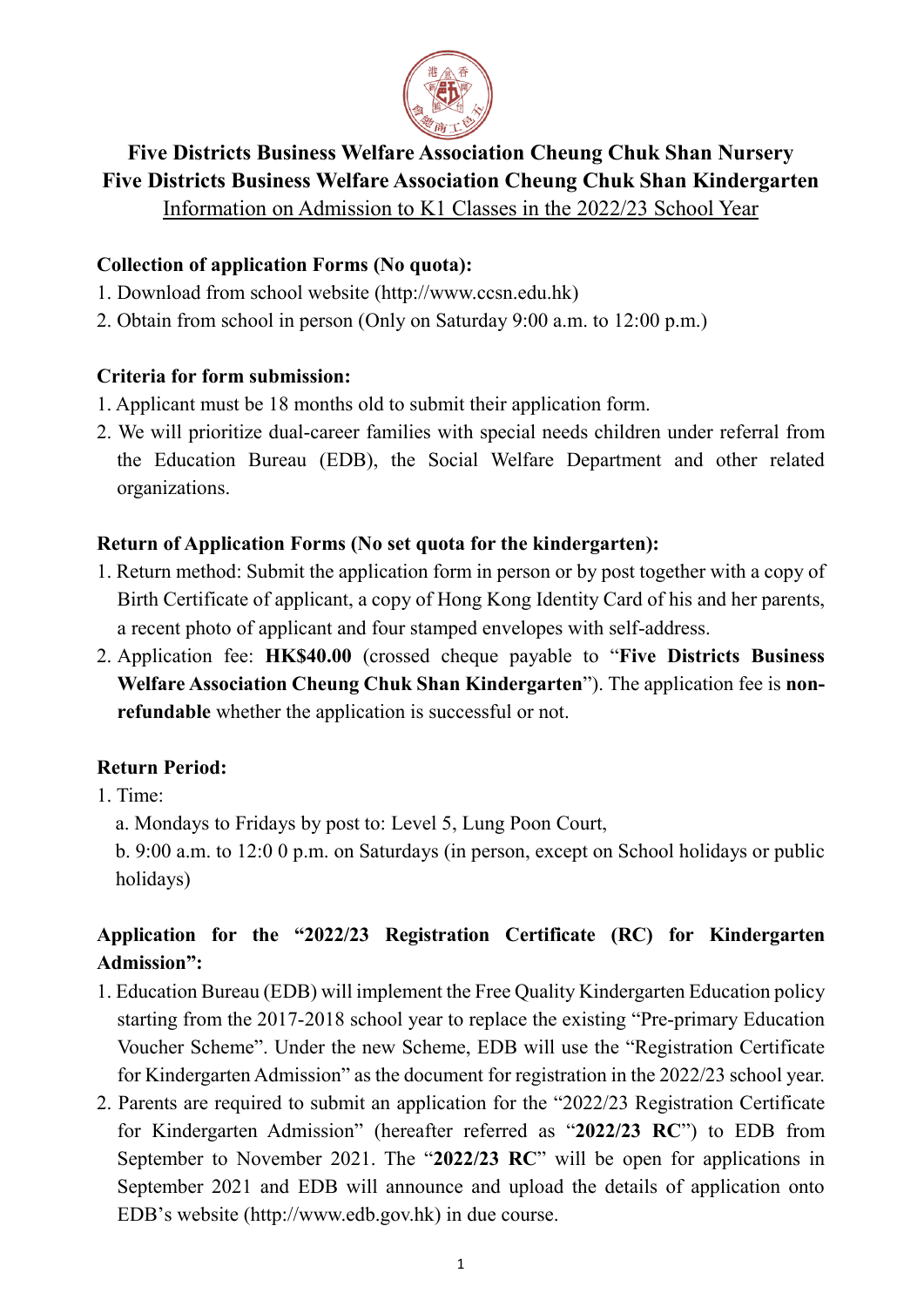#### **Admission Criteria:**

- 1. Interview performance
- 2. The applicant with sibling(s) currently studying in the kindergarten will be given due to priority consideration.
- 3. The applicant from families in need will be given due to priority consideration. However, as the number of school places is limited, please understand that not all applicants fulfilling the priority consideration will be guaranteed a school place.

#### **Interview Arrangements:**

- 1. The kindergarten will arrange interview for all applicants.
- 2. Interviews will be conducted in **November and December 2021 (Kindergarten class)**; and **in February and March 2022 (for Nursery class)**.
- 3. Interviews will be undertaken individually or in small groups.
- 4. Parents should accompany their child for the interview.
- 5. For non-Chinese speaking children (NCS) and parents. Please contact us at **2327 3317** if interpretation/translation service is required or come along with a Chinese-speaking friend or relative.

#### **Announcement of Admission Results:**

1. After the interview, we will inform parents of the admission results **before 17 December 2021** by post.

### **Registration Arrangements:**

- 1. Successful applicants: Parents should complete the registration procedures for their child **from 6 to 8 January 2022** ("Centralized Registration Dates") by submitting the original of the "**2022/23 RC**" to the kindergarten and paying the registration fee.
- 2. Applicants on the waiting list: Parents should complete the registration procedures for their child according to the specified date set by the school. Parents are required to submit the original of the "**2022/23 RC**" to the kindergarten and pay the registration fee.
- 3. The Registration period is set according to the **"Centralized Registration Date"**.
- 4. Please be reminded that if parents cannot submit the "**2022/23 RC**" during registration, the kindergarten may not be able to complete registration for their child. Hence, parents are required to submit application for the Registration Certificate to EDB within the specified period.
- 5. The registration fee for **2022/23** place is **HK\$1,570.00**. Should parents decide to change school after registration, please notify the kindergarten in writing. The kindergarten will return the "**2022/23 RC**" but the registration fee will not be refunded. Upon obtaining the "**2022/23 RC**", the kindergarten will no longer keep the school place for the child.